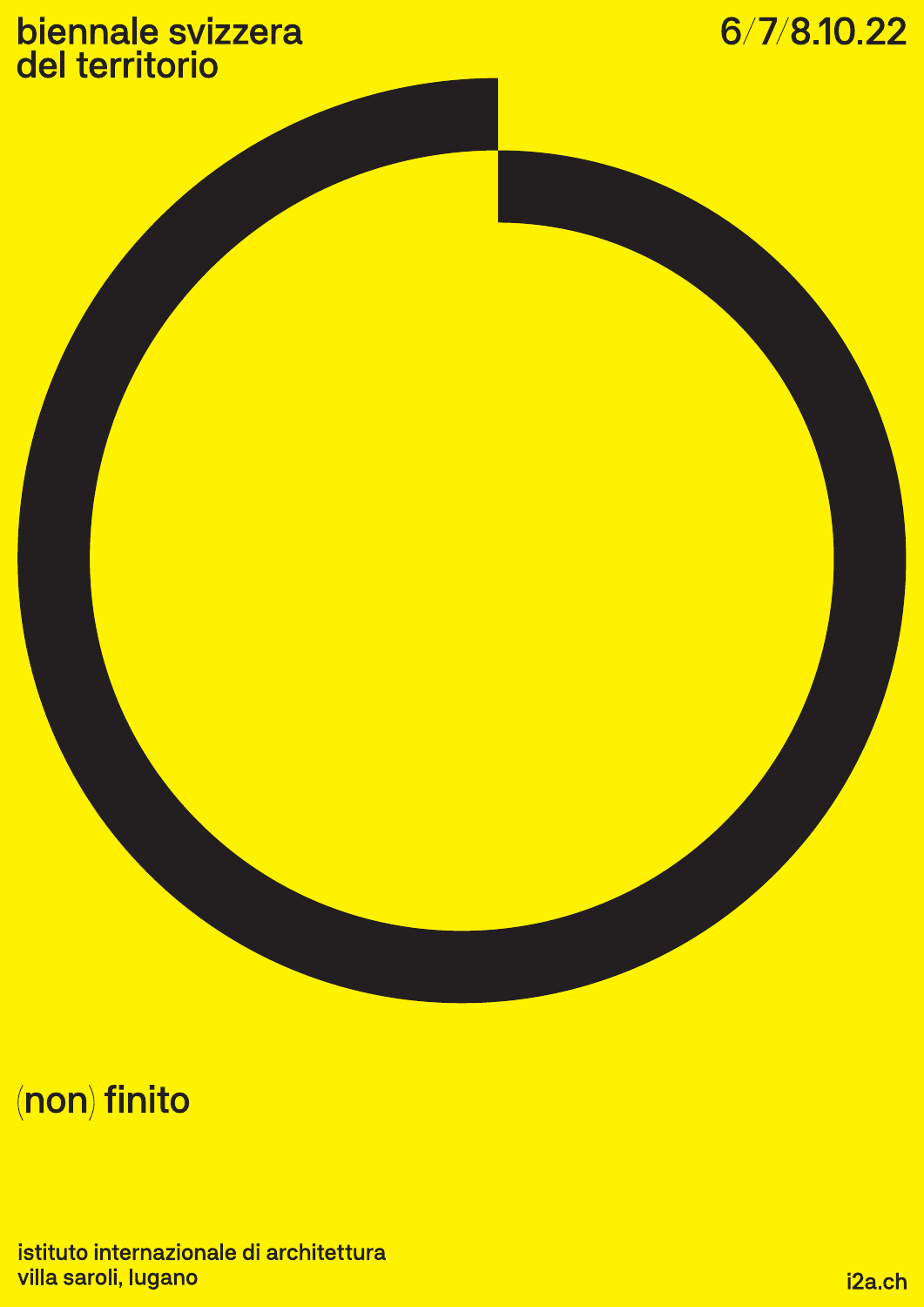**call for pecha kucha presentations**

The Swiss Biennial of Territory 2022, organized by the International Institute of Architecture in Lugano, is launching a call for Action on the theme of (non) finito. The call is open to everyone, students and professionals of all ages and from all over the world.

| (non)finito | Exactly fifty years ago, in 1972, the Meadows Report spoke of the finitude of<br>resources and the limits to growth. Despite some attempts to theorize an<br>"end of history" (which never happened), we can only helplessly verify that our<br>pace continues to accelerate and our dependence on raw materials and<br>energy is increasing, plunging us into a succession of (climatic, health, political and<br>humanitarian) crisis. In this context, we can no longer expect to create<br>and preserve immutable, perfect, "finite" objects and landscapes. The finitude<br>of resources implies the non-finitude of processes: time is now the raw material<br>of the project. How can we establish an open culture of the built environment<br>that is continuous, collective and capable of constantly adapting forms<br>and functions? |  |  |  |
|-------------|-------------------------------------------------------------------------------------------------------------------------------------------------------------------------------------------------------------------------------------------------------------------------------------------------------------------------------------------------------------------------------------------------------------------------------------------------------------------------------------------------------------------------------------------------------------------------------------------------------------------------------------------------------------------------------------------------------------------------------------------------------------------------------------------------------------------------------------------------|--|--|--|
| format      | Submissions can be research, photographs, collages, texts, videos, realised<br>or theoretical projects, as long as they are related to the theme of the call.<br>The selected contributions will be presented during the Biennial in two sessions,<br>each of which will host the contribution of five participants. Participants will<br>be allowed to present only one Pecha Kucha per session. As part of the<br>Pecha Kucha format (www.pechakucha.org), the presentations should have<br>a maximum duration of 6 minutes and 40 seconds. Each presentation should                                                                                                                                                                                                                                                                          |  |  |  |

be accompanied by 20 slides projected for 20 seconds each.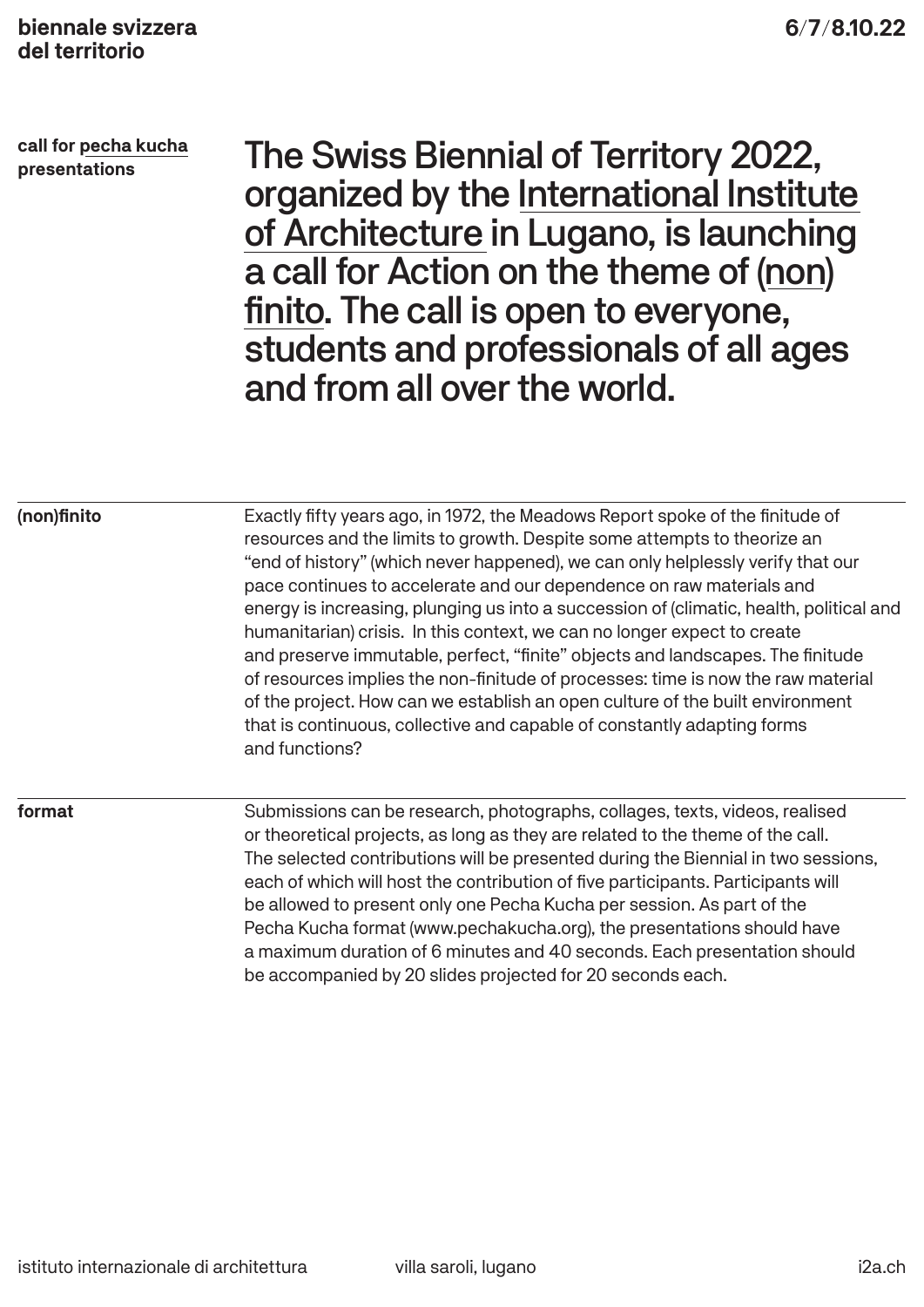| submissions                                  | Please send the fulfilled registration form plus a proposal of max. 300 words,<br>together with a one-page CV, both written in English.                                                                                                                                                                      |  |  |  |  |  |
|----------------------------------------------|--------------------------------------------------------------------------------------------------------------------------------------------------------------------------------------------------------------------------------------------------------------------------------------------------------------|--|--|--|--|--|
| by 19.08.2022                                |                                                                                                                                                                                                                                                                                                              |  |  |  |  |  |
| selection process                            | Between 22.08, and 31.08.2022                                                                                                                                                                                                                                                                                |  |  |  |  |  |
| award                                        | Announcement of call winners will be sent within September 2022. The selected<br>Pecha Kucha will be presented in two sessions integrated into the official<br>programme of the Biennial of the Swiss Territory 2022. Speakers will have free<br>accommodation and access to all three days of the Biennial. |  |  |  |  |  |
| selection committee<br>in alphabetical order | Oscar Buson Architect, Founder of studio Raum404                                                                                                                                                                                                                                                             |  |  |  |  |  |
|                                              | Catherine De Wolf Assistant Professor of Circular Engineering for Architecture<br>and Director of CEA lab at ETH Zurich, founder of De Wolf Environmental Architecture Thinking                                                                                                                              |  |  |  |  |  |
|                                              | Charlotte Malterre-Barthes Architect and Urban Planner, Assistant Professor<br>of Urban Design at Harvard University, Graduate School of Design                                                                                                                                                              |  |  |  |  |  |
|                                              | Sacha Roesler Architect, Associate Professor for Theory of Urbanization and Urban Environments<br>at Accademia di Architettura of Mendrisio                                                                                                                                                                  |  |  |  |  |  |
|                                              | <b>Caspar Schaerer</b> Architect and journalist, General Secretary of the Federation of Swiss Architects                                                                                                                                                                                                     |  |  |  |  |  |

(BSA-FAS), Co-curator of the Biennial 2022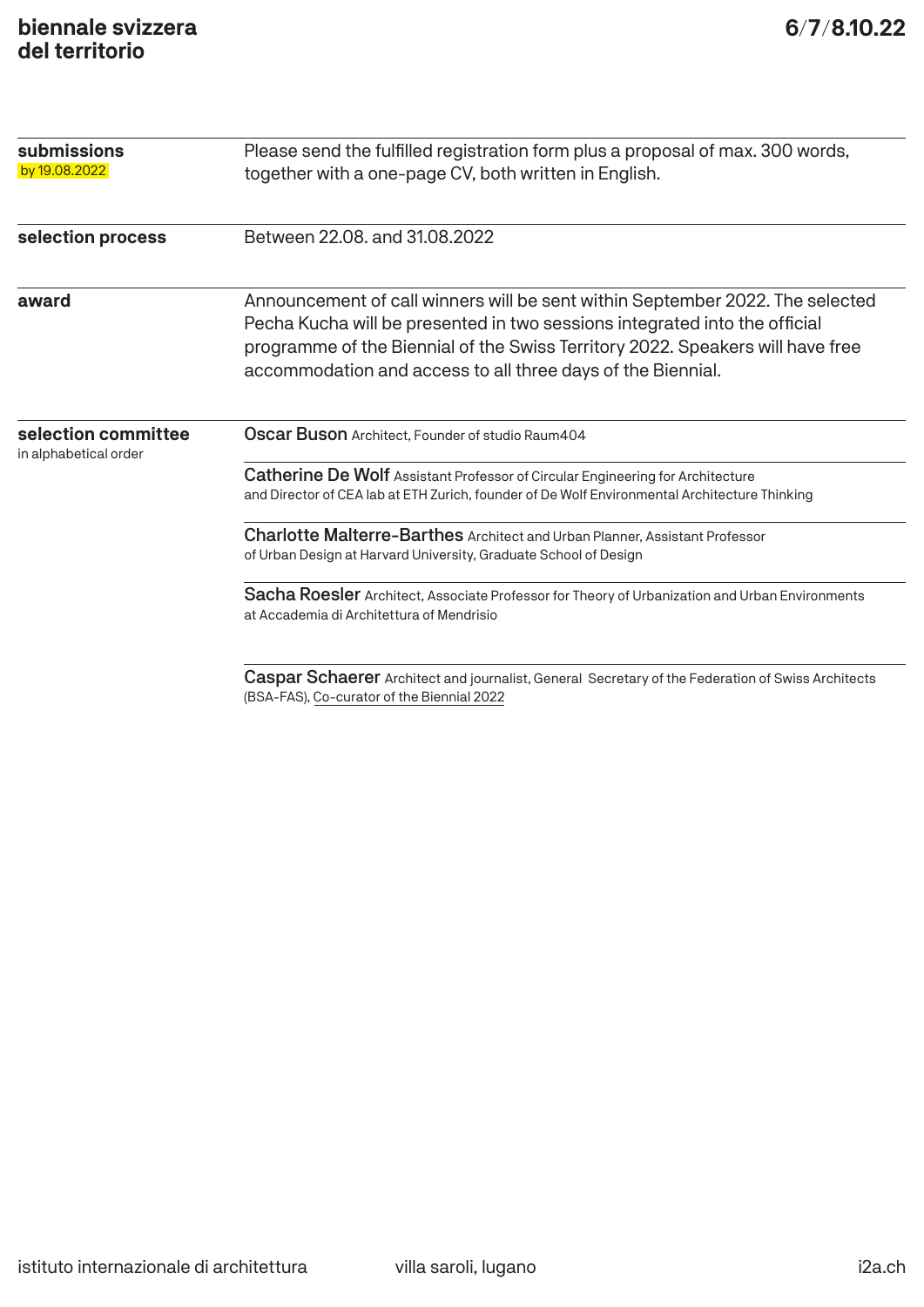**call for pecha kucha**

## **call for pecha kucha** Please complete and send the form, with your proposals, to: biennalesvizzeradelterritorio@i2a.ch

| name and surname                    |  |  |  |
|-------------------------------------|--|--|--|
| of the team representant            |  |  |  |
|                                     |  |  |  |
| date of birth                       |  |  |  |
|                                     |  |  |  |
| street                              |  |  |  |
|                                     |  |  |  |
| postcode, city                      |  |  |  |
| phone number                        |  |  |  |
| school of attendance<br>if students |  |  |  |
| school of graduation                |  |  |  |

graduate professional